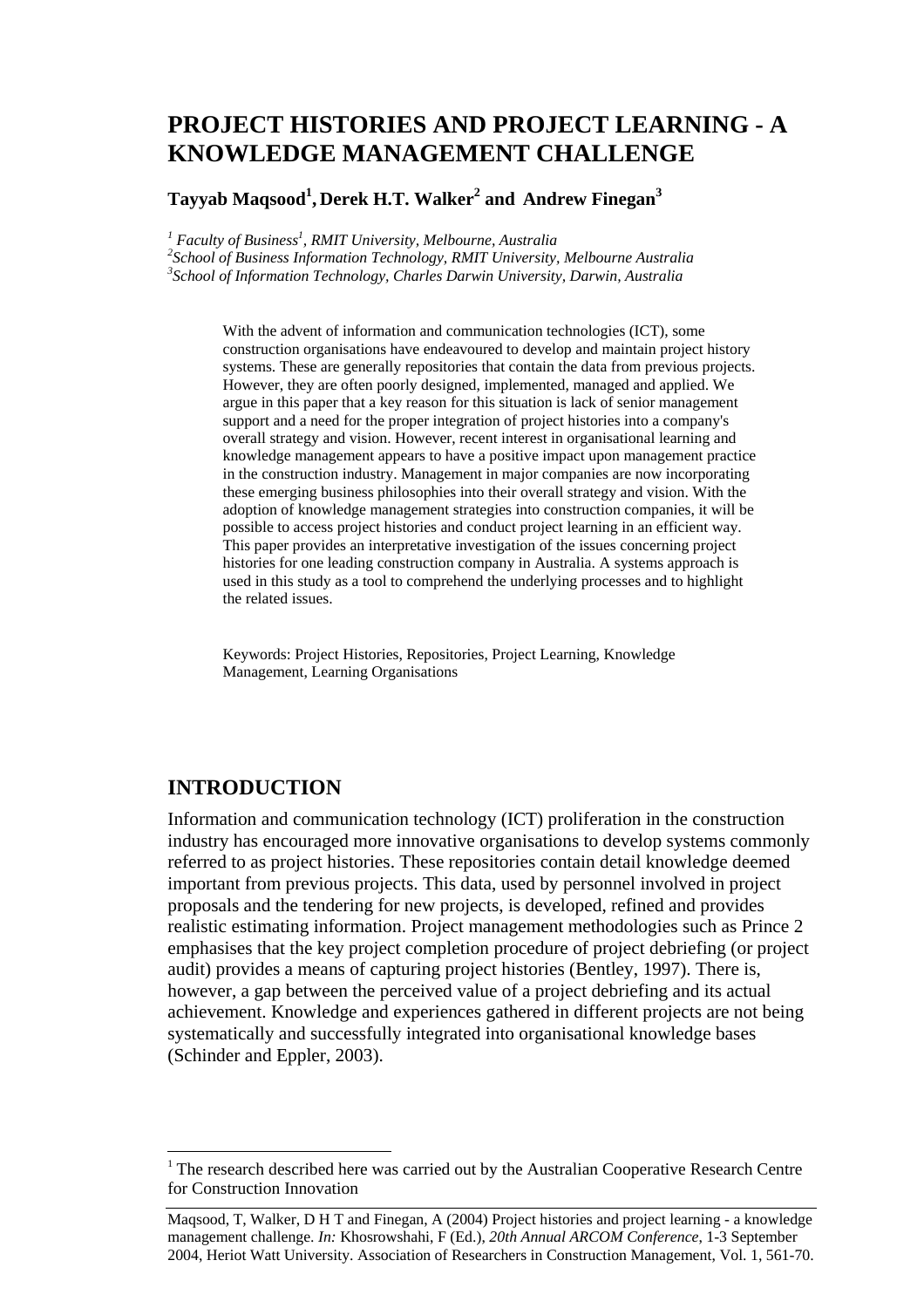## **PROJECT HISTORIES DEVELOPMENT TECHNIQUES**

Where project histories have been captured, the detail that forms part of the project histories is obtained through a variety of debriefing techniques. Schinder and Eppler (2003) have classified these techniques into two groups, process-based methods, and documentation-based methods. However, we could also add tacit knowledge transfer by teams and individuals through effective communities of practice (Jewell and Walker, 2004).

#### **Table 1**: Process-based Methods for History Collection (Schindler and Eppler, 222, 2003)

|                      | Method                                                                                                                                               |                                                                                                                                                                                                                                                                                |                                                                                                       |                                                                              |  |
|----------------------|------------------------------------------------------------------------------------------------------------------------------------------------------|--------------------------------------------------------------------------------------------------------------------------------------------------------------------------------------------------------------------------------------------------------------------------------|-------------------------------------------------------------------------------------------------------|------------------------------------------------------------------------------|--|
| Parameter            | Project Review/Project<br>Audit                                                                                                                      | Post control                                                                                                                                                                                                                                                                   | Post-project Appraisal                                                                                | <b>After Action</b><br>Review                                                |  |
| Time of<br>execution | After project completion or<br>in the course of the project<br>during individual project<br>phases                                                   | Exclusively at project's end                                                                                                                                                                                                                                                   | Approximately two years<br>after project completion                                                   | During work<br>process                                                       |  |
| Carried out<br>by    | Review: moderators<br>respectively auditor<br>Audit: project-external<br>people                                                                      | Project manager                                                                                                                                                                                                                                                                | External post-project<br>appraisal unit (a manager<br>and four assistants).<br>project homework group | Facilitator                                                                  |  |
| Participants         | Project team and third<br>parties that are involved<br>into the project                                                                              | Project manager (inclusion of<br>project team not neglected)                                                                                                                                                                                                                   | Project team and third<br>parties that are involved<br>into the project                               | Project team                                                                 |  |
| Purpose              | Status classification, early<br>recognition of possible<br>hazards, team-internal focus                                                              | Serves as delimitation/in addition<br>to a more formal project end that<br>focuses on the sole improvement<br>of future project's goal conformity                                                                                                                              | Learning from mistakes,<br>knowledge transfer to third<br>parties                                     | Learning from<br>mistakes.<br>knowledge<br>transfer inside<br>the team       |  |
| <b>Benefits</b>      | Improvement of team<br>discipline, prevention of<br>weak points and validation<br>of strategies                                                      | Result is a formal document,<br>which considers the ranges of aims<br>of the project, quantitative goals,<br>milestones, check points and<br>budget goals and<br>Contains an evaluation of the<br>project result as well as a<br>recommendation for future<br>improvements     | Best practice generation<br>for large-scale projects,<br>improvement of forecasts<br>and proposals    | Immediate<br>reflection of the<br>own doings to<br>improve future<br>actions |  |
| Interaction<br>mode  | Face to face meetings                                                                                                                                | Non-cooperative form of<br>recording experiences, analysis of<br>existing project status reports,<br>milestones, checkpoints and<br>budget targets are being compared<br>in order to identify relevant<br>backgrounds of differences<br>between estimated and actual<br>effort | Document analysis, face<br>to-face-meetings                                                           | Cooperative<br>team meeting                                                  |  |
| Codification         | Partly in reports, usually no<br>predefined circulation with<br>knowledge transfer as a<br>primary goal (excluding<br>predefined distribution lists) | Partly in reports, usually no<br>predefined circulation with<br>knowledge transfer as a primary<br>goal (excluding predefined<br>distribution lists)                                                                                                                           | <b>Booklets</b>                                                                                       | Flip charts                                                                  |  |

The process-based methods illustrated in Table 1 gather lessons-learnt from the completed projects. These are the methods associated with approaches that include: Project Review/Project Audits, Post-Control, Post-Project Appraisal, and After Action Reviews. The documentation-based methods collect project experiences as soon as they occur. Techniques using this approach include: Micro Articles, Learning Histories, and RECALL. Table 2 illustrates the variation between these techniques.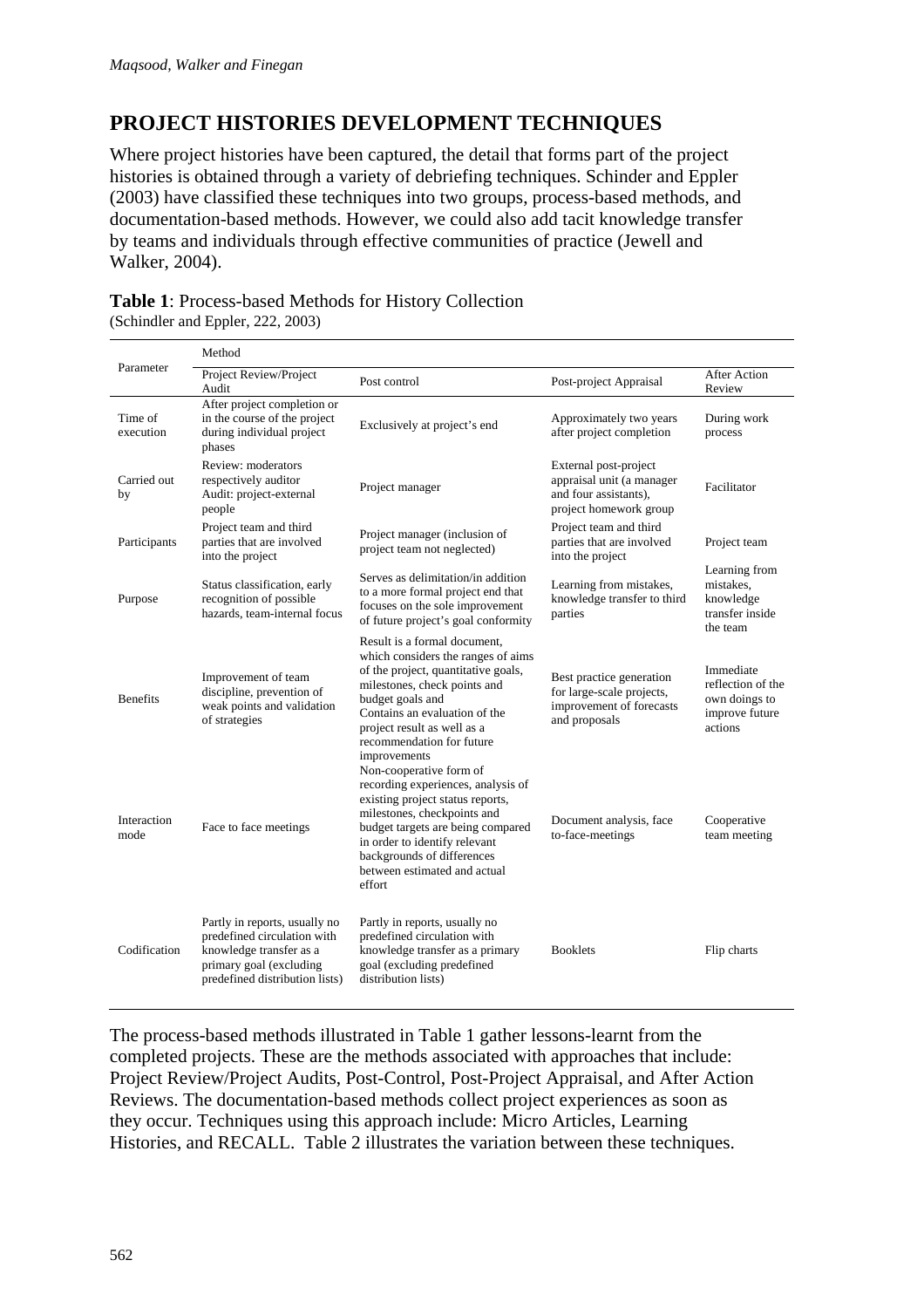| Parameter                       | Method                                                  |                                                        |                                    |  |
|---------------------------------|---------------------------------------------------------|--------------------------------------------------------|------------------------------------|--|
|                                 | Micro Article                                           | <b>Learning Histories</b>                              | <b>RECALL</b>                      |  |
| Scope                           | Between half and one page                               | Between 20 and 100 pages                               | Several screens                    |  |
| IT-support                      | Possible but not required, unless<br>multimedia is used | Not required                                           | Mandatory (database)<br>interface) |  |
| Participants                    | Not explicitly stated, focus one<br>author              | Individuals and teams depending on the<br>process step | individual user                    |  |
| Supported by<br>dedicated roles | Author, reviewer                                        | Learning historian necessary for all<br>process steps  | Working group for<br>reviewing     |  |
| Frequency                       | On demand, regularly                                    | Maximum once per project: after<br>completion          | On demand                          |  |
| Anonymity                       | No                                                      | Yes                                                    | N <sub>0</sub>                     |  |
| Embedding/<br>distribution      | Paper-based, databases/intranet                         | Cases with accompanying workshops                      | Databases/intranet.                |  |

#### **Table 2**: Document-based Methods for History Collection (Schinder and Eppler, 225, 2003)

## **ROLE OF PROJECT LEARNING AND HISTORIES IN ORGANISATION TRANSFORMATION TOWARDS A LEARNING ORGANISATION**

The model shown in Figure 1 explains the transformation of the organisation over time by illustrating organisational learning. It shows three transformation stages that are indicative of the continuous transformation process.



**Figure 1**: Integrated knowledge management, organisational learning and Innovation model (Maqsood and Finegan, 2003).

The model specifically shows a typical organisation and the sources of knowledge external to it are referred to as an External Knowledge Bank. This knowledge bank or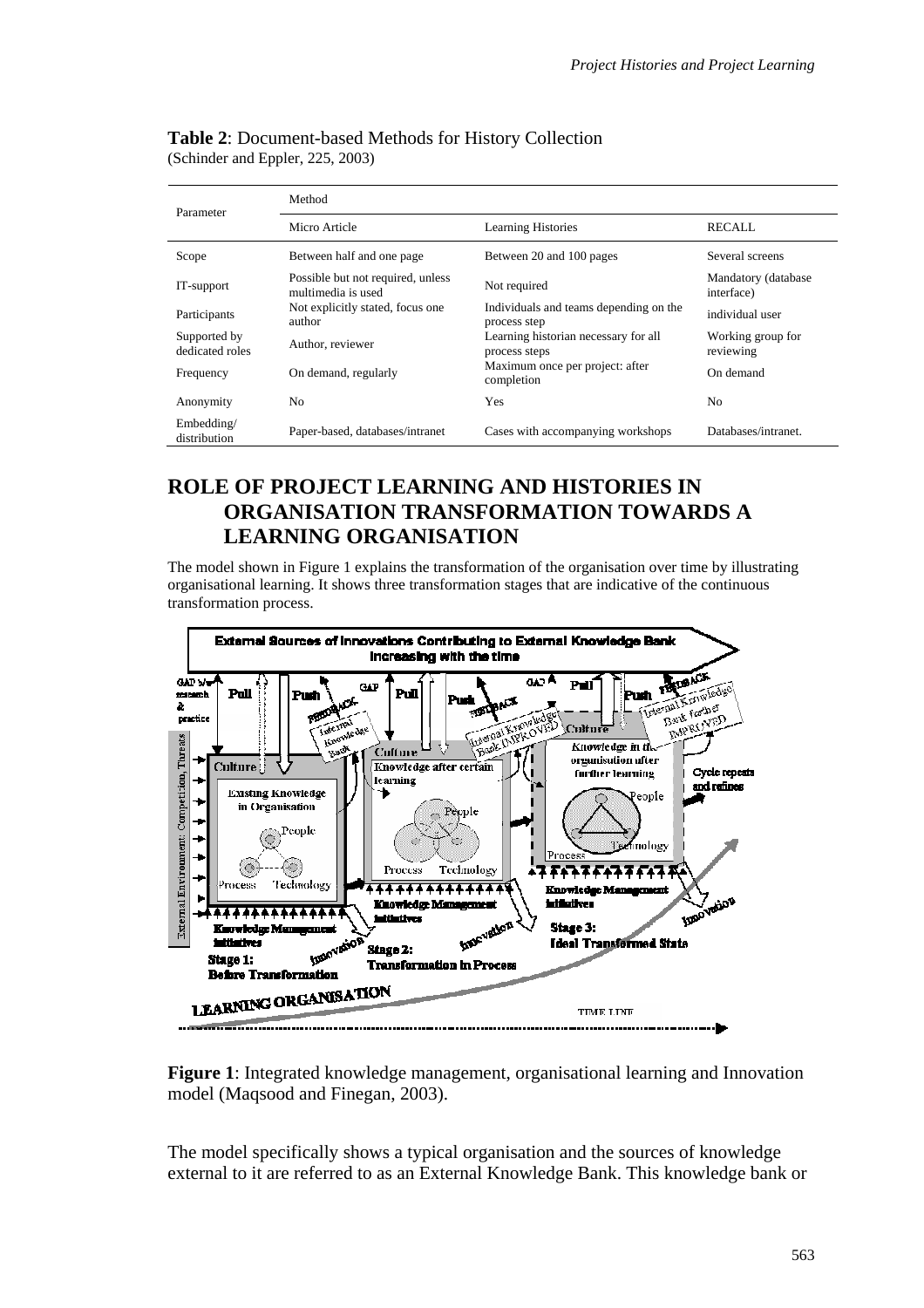repository may consist of output from academic institutions and research centres that are dedicated to the production and discussion of technological knowledge. This can take the form of new innovative processes, products and technologies as well as training and educational development of people to utilize these processes. In addition this knowledge bank also consists of other external knowledge that flows as a result of social interaction of the organisation with other organisations in a supply chain. This external knowledge bank increases over time.

An interface is conceptualised in this model to exist between the organisation and external knowledge sources. This interface operates under the influence of two main forces - visualized as "pulling" and "pushing" forces. Push is exerted from the external knowledge sources towards organisation to adopt new knowledge, whereas pull refers to the drawing-in force exerted by the organisation to obtain the knowledge from the sources external to it. The distance between the external knowledge source and the organisations is an indication of gaps that exists between external knowledge and its adoption by the organisation. An example is the gap that exists between academic research and actual practice in industry.

The important aspect that this model depicts is the role that an internal knowledge bank plays in transforming the organisation. The model makes the assertion that a knowledge management initiative and implementation in the organisation would help develop an 'internal knowledge bank'. This in turn will promote an organisational transformation to progress up the learning curve. At the initial stage of the model, this internal knowledge bank is very weak and less detailed. However, the model assumes that it will improve over time. This internal knowledge bank can include project histories as an important asset.

## **SOFT SYSTEMS METHODOLOGY AS A SYSTEMS APPROACH**

Systems thinking, holistic approaches, and in particular, soft systems approaches are strongly recommended when faced with poorly defined and complex problems in knowledge management (Cacioppe, 2000; Elliman and Orange, 2000; Yeoman *et al.,* 2000; Ballard, 2002; Gao *et al.,* 2002; Gustafsson, 2002; Rose, 2002; Venters *et al.,* 2002a, 2002b) Recommending the use of Soft Systems Methodology (SSM), Barry and Fourie McIntosh (2001) describe it as incorporating systems thinking and systems concepts into an approach that offers the opportunity for incremental improvement that is essential to address difficult problems. SSM provides a framework for involving all stakeholders in a continual learning cycle, and forms a theoretical foundation for thinking about, analysing and responding to complex problems.

### **What is SSM?**

Soft systems thinking is an interpretive approach strongly influenced by Vickers' (1968: 59, 176) description of the importance of appreciative systems in dealing with human complexity. Checkland (1999), and Checkland and Scholes (1990) have attempted to transform these ideas from systems theory into a practical methodology that is called Soft Systems Methodology (SSM).

SSM concepts are based on practical application and experience in a wide variety of complex managerial systems. The methodology is designed to allow the human element of such systems, which is typically unstructured and poorly defined, to be incorporated into system design work. It may be used to analyse any problem or situation, but it is most appropriate where the problem "cannot be formulated as a search for an efficient means of achieving a defined end; a problem in which ends, goals, purposes are themselves problematic" (Checkland, 1999: 316). SSM, in its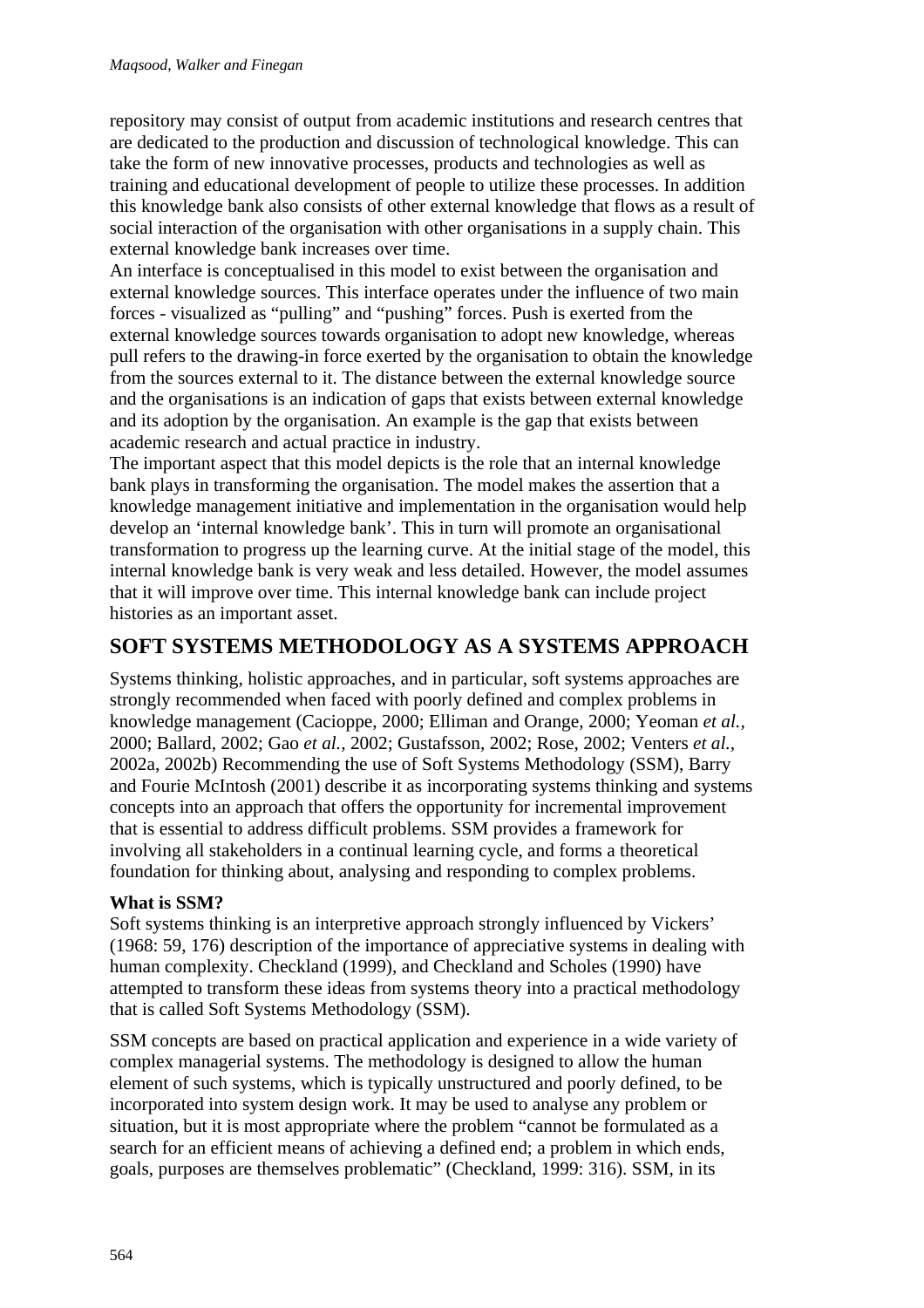idealised form, is described as a logical sequence of seven steps (Checkland, 1999, :162-183) illustrated in Figure 2. However the sequence of seven steps is not imposed upon the practitioner. A study can commence at any stage, with iteration and backtracking as essential components. Checkland (1999, 163) observes that

"… in fact the most effective users of the methodology have been able to use it as a framework into which to place purposeful activity during a systems study, rather than as a cookery book recipe."



**Figure 2:** Summary of SSM as a seven-stage process (Finegan, 2003)

SSM encourages investigators to view organisations from a cultural perspective. Therefore the component parts that are human beings determine the essential characteristics of organisations. These "people components" can attribute meaning to their situation and define their own purpose for the organisation.

#### **Developing Project histories case study using SSM**

Research conducted by Walker *et al.* (2003) forms the basis of this case study in a major Australian construction engineering company with an annual turnover in excess of AUD-1billion. From a study of the process of "pre-tendering", it distinctly emerges that the pre-tendering team places a very high value on the use of project histories. Nevertheless, the effective use of project histories has been plagued with various issues that restrict the team's effective use of them. This led to the further investigation of the issues associated with the utilisation of the project histories. One of the initial participants - the Engineering Manager - who possessed an avid interest in the development and use of the project histories was interviewed by the research team in greater depth. The response is represented in the rich picture shown in Figure 3. This rich picture forms the basis for developing the Root Definition, CATWOE, and Conceptual Model more fully explained in Figure 4.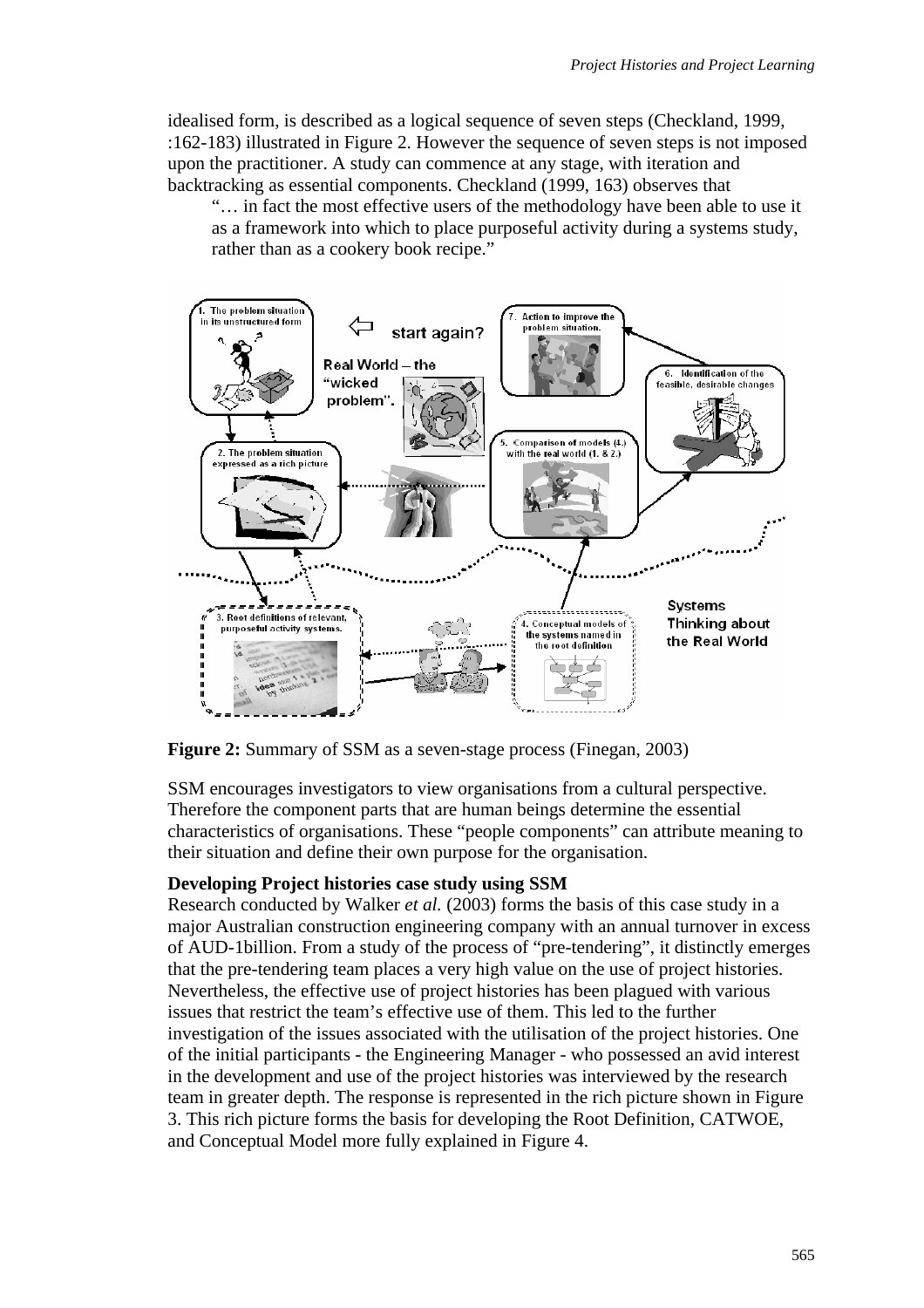

### **FIGURE 3: RICH PICTURE FOR PROJECT HISTORIES**

In this organisation project histories are repositories/data bases that contain useful information and knowledge from previous projects. These should include information such as: productivity rates on previous projects; cost and timelines; and client details. These project histories are operated through a corporate ICT (Information and Communication Technology) system referred to as IMS (Information Management System). As one of the Australia's leading contractor company, this organisation has proliferated the use of ICT since the mid 1990's as part of its commitment to become a Best-in-Class organisation. IMS - as a communication tool - has become the general and most usual form of communication in the organisation and has been successfully diffused within the organisation to the foreman level. As such, IMS is effectively utilized while the project is in progress, but it is rarely used to successfully and efficiently to develop and maintain a project history.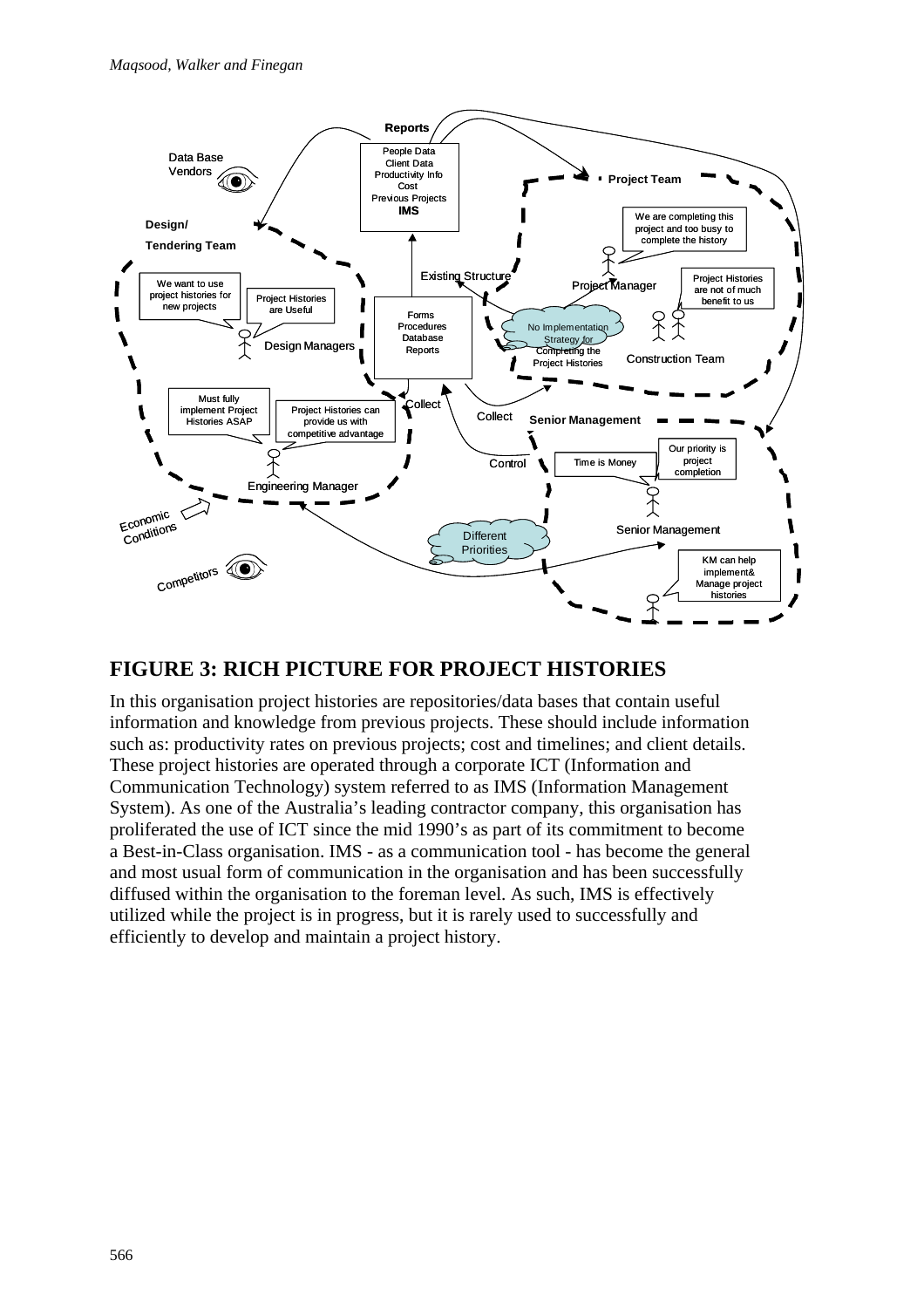| <b>Root Definition – Project</b>                                                                                                                                                                                                                                                                                                                                 | <b>Customer:</b> Senior Management, Future Design Managers,                                                                                                                                                                                                                                                                                                                                                                                                                                                                                                                                                                                                                         |  |
|------------------------------------------------------------------------------------------------------------------------------------------------------------------------------------------------------------------------------------------------------------------------------------------------------------------------------------------------------------------|-------------------------------------------------------------------------------------------------------------------------------------------------------------------------------------------------------------------------------------------------------------------------------------------------------------------------------------------------------------------------------------------------------------------------------------------------------------------------------------------------------------------------------------------------------------------------------------------------------------------------------------------------------------------------------------|--|
| <b>Histories</b>                                                                                                                                                                                                                                                                                                                                                 | <b>Project Managers</b>                                                                                                                                                                                                                                                                                                                                                                                                                                                                                                                                                                                                                                                             |  |
| A system owned by the Engineering<br>Manager, who together with the<br>Design Managers, seek data,<br>information and knowledge from<br>previous projects stored in project<br>histories in order to prepare realistic<br>preliminary understanding of the<br>project and cost estimates for<br>pretendering process and then for<br>preparing the project bids. | Actors: Engineering Manager, Design Managers, Project<br>Managers, Construction Team<br>Transformation: Knowledge, processes and technology<br>together with details of past projects, are used to create and<br>maintain a repository of a project histories that can be used<br>when preparing a tender bid for a new project.<br>Weltanschauung (why bother?): To assess the feasibility of<br>making a tender bid, a good understanding of the project is<br>required based upon previous organisation experience and<br>knowledge.<br><b>Owner:</b> Engineering Manager<br><b>Environment:</b> Competitive, Quality, Cost and time critical,<br>Community and Corporate Goals. |  |

*Conceptual Model – Project Histories* 



**Figure 4**: The Root Definition, CATWOE and Conceptual Model of Project Histories

Developing a project history requires the management of the large volume of information to be generated while the project is being executed, and the identification and classification of information that may be of use on future projects. It is often recommended that this should be part of project debriefing; however, experience shows that this is often not sufficient to provide and record useful information for future use. The lack of interest of the project team in participating in project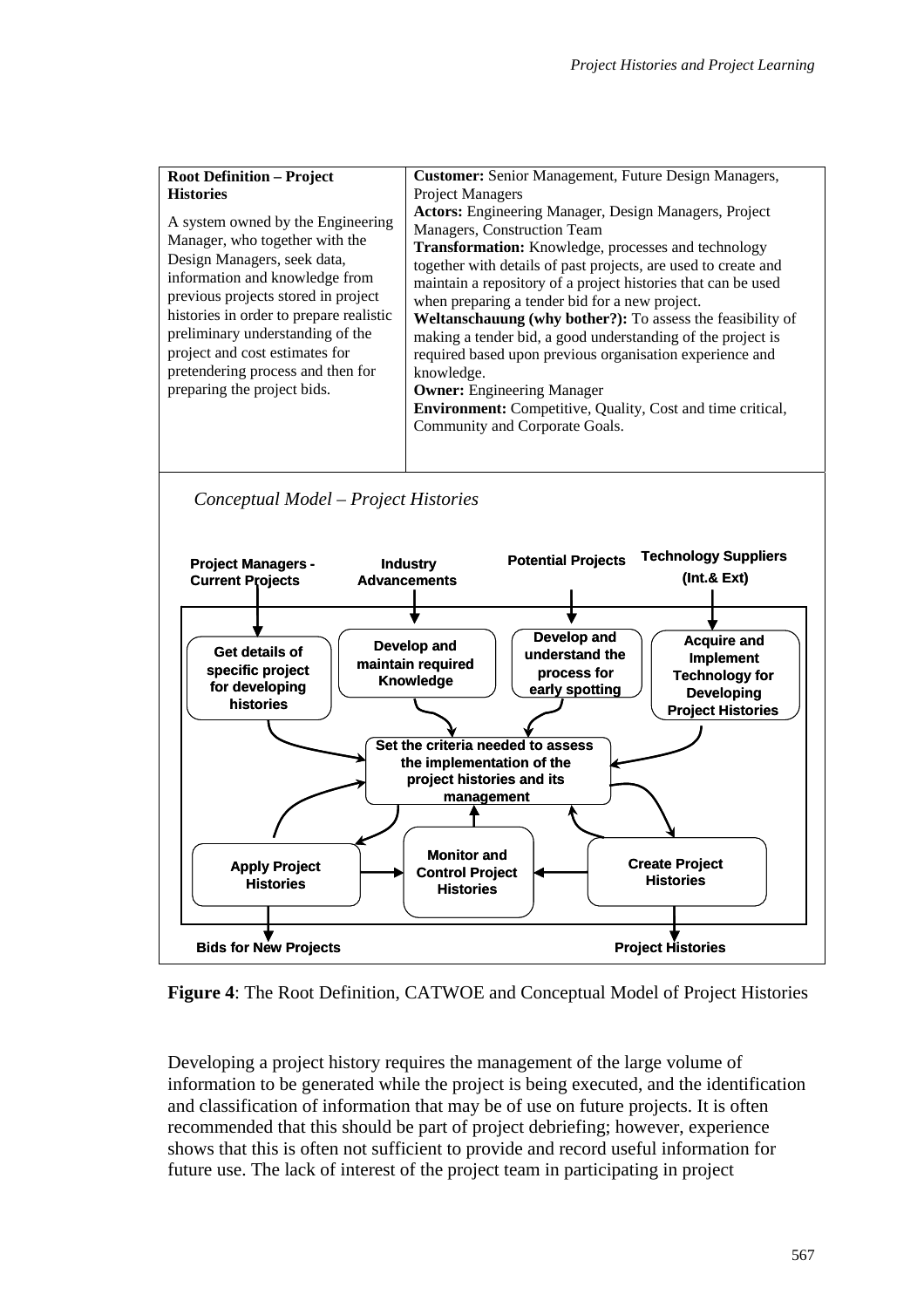debriefing further aggravates the problem. The end result is that there is very little knowledge that is carried forward from current projects that can be used in the future projects. In practice, most of the knowledge carried from one project to other remains uncoded as tacit, often unspoken, and certainly not documented knowledge. As illustrated by in the rich picture in Figure 3, the successful proliferation of project histories is limited. A key limiting factor is a lack of senior management support and championship. The thesis of this study is that project histories need to be aligned with strategic and business philosophy and the organisation's knowledge management initiatives. Further, effective involvement with production of learning histories and evolving a learning organisation should be linked to employees work planning, career path and rewards processes.

The benefits to be gained from project histories are significant and are very clear in the minds of the people who want to use them. However, project history users have little influence over project team members who are essential for the creation of project histories because they have very different priorities. The value of knowledge management is that it provides senior management with a rationale to support the creation and maintenance of repositories of project histories. These repositories will contain the lessons learnt and the unique problem handling techniques devised by the project team. Future projects can then avoid re-inventing the wheel, thus saving time and resources. Attaching the context of knowledge management to the scenario of project histories will give these endeavours a new vigour and a convincing rationale for both senior management and project team.

#### **Knowledge elicited about Project Histories**

Key players associated with the development and use of project histories are the Engineering Manager, Design Managers, Project Managers, and the construction team. During the process they interact with people external to the organisation such as competitors and vendors. This is illustrated in the rich picture (Figure 3) that shows the structure, processes and especially the beliefs and perceptions of the key players. Also shown are significant relationships, sources of knowledge, and significant concerns and perceived conflicts within the situation.

This rich picture is followed in Figure 4 by the development of the root definition that provides the central transformation of the "ideal" project history system. In this casestudy the transformation is defined as: "Knowledge, processes and technology together with details of past projects, are used to create and maintain a repository of a project histories that can be used when preparing a tender bid for a new project". This transformation is the basis for the development of the conceptual model for project histories (Figure 4). This is expressed as a model of human activity where there are eight high-level key activities necessary to achieve the transformation. Of particular interest as candidates for further study are the three knowledge acquisition activities (or subsystems), the planning subsystem, and the management subsystem:

- Get details of specific projects for developing histories,
- Develop and maintain required knowledge,
- Develop and understand the processes,
- Set the criteria needed to assess the implementation of project histories and its management, and
- Monitor and control project histories.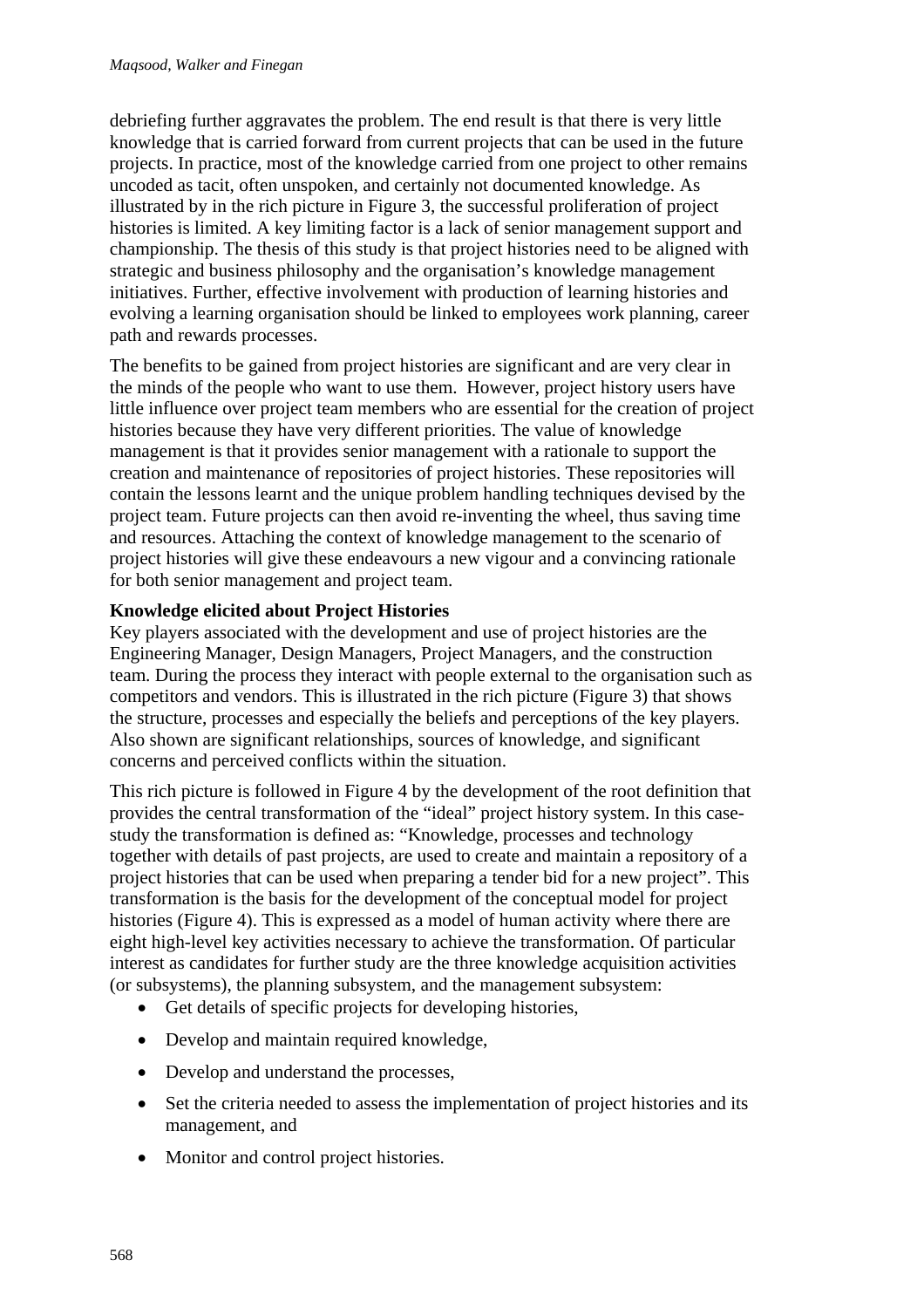The next stage of the research is to interview the participants again with structured questions that will emerge from key activities described by this conceptual model. This detailed information will then form the basis of the comparison between the realities of the real world of developing and using project histories, and the "ideal" expressed by the conceptual model. This comparison – or gap analysis – provides the framework to focus on the issues and opportunities, examine assumptions, and better understand the dysfunctional behaviours/actions that need to be remedied. This stage will also provide a reality check for the analysis to date, and is the point where SSM initiates a process to rethink and re-analyse the underlying assumptions in order to identify the desirable and feasible options for change and improvement in the process of creating and using project histories. In this case study the complete utilisation of SSM would formalise the knowledge of project histories in explicit form, highlight problematic areas and provide recommendations to improve the process.

### **CONCLUSIONS**

In this paper we discussed the role of project histories in facilitating a transformation of the organisation into a learning organisation through knowledge management. We presented a case study of a leading Australian construction contractor to illustrate how we conducted an investigation using a SSM framework. SSM provides a system approach with deeper insights into the issues regarding the application of project histories in the organisation that generates project learning. We recommend this approach for dealing with confusing situations that incorporate human, organisational and technical aspects. In particular, using SSM encourages group learning and is ideal as a group decision-making approach. It is strengthened by the active involvement of different participants and stakeholders, and encourages joint ownership of the problem solving process. SSM is particularly useful where there is organisational complexity and the challenge of effective knowledge management and decision-making. The conceptual model derived by applying SSM indicated various sets of activities that would help to apply project histories in the organisation.

The paper argues that knowledge management implementation in the case study organisation would give project histories an importance of strategic concern. Knowledge management places very high emphasis on the creation and management of project histories and views it as a medium through which "tacit" turned "explicit" knowledge of the individuals can be disseminated and shared through out the organisation. Under this knowledge management process, the structure of the project histories can vary. However, this was beyond the scope of this study. The next stage of the broader research project (a PhD project) is to further investigate the shape and structure of project histories in order to synchronise these with the aims and objective of knowledge management philosophy.

### **REFERENCES**

- Ballard, G. (2002) Managing work flow on design projects: a case study, *Engineering, Construction and Architectural Management,* **9** (3), 284-291.
- Barry, M. and Fourie McIntosh, C. (2001) Wicked problems, soft systems and cadastral systems in periods of uncertainty, *Proceedings of CONSAS,* Cape Town, South Africa, 12-14 March, 2001, 7 pages.
- Bentley, C. (1997) *PRINCE 2 A Practical Handbook,* Oxford, UK, Butterworth-Heinemann.